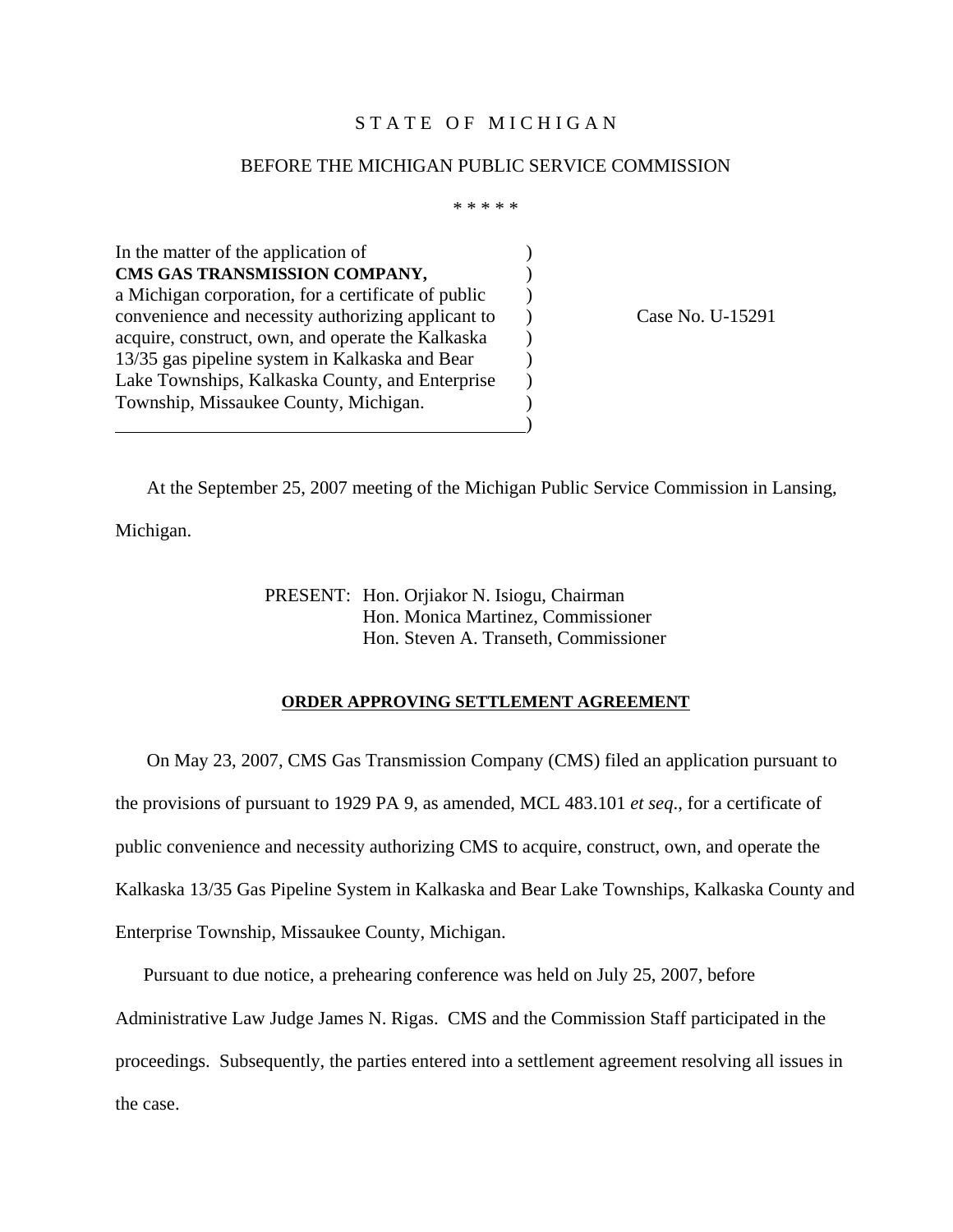According to the terms of the settlement agreement, attached as Exhibit A, the proposed Kalkaska 13/35 Gas Pipeline System will interconnect CMS's Kalkaska 13/35 compressor station with the Kalkaska 13 and 35 fields and with the existing Consumers Energy Pipelines 2500 and 2600 near Kalkaska, Michigan, interconnect Consumers Energy line 2600 to 2400B and interconnect lines 2500 and 2600 with Great Lakes Gas Transmission. The parties agree that the proposed pipeline system will enable the operation of the Kalkaska  $13/35$  Gas Storage Project<sup>1</sup> and that the proposed pipeline and related facilities will be constructed, tested, and operated in accordance with the Michigan Gas Safety Standards. Finally, the parties agree that a certificate of public convenience and necessity should be issued to CMS to construct and operate the Kalkaska 13/35 Gas Pipeline System.

The Commission FINDS that:

 a. Jurisdiction is pursuant to 1929 PA 9, as amended, MCL 483.101 *et seq.*; 1919 PA 419, as amended, MCL 460.51 *et seq.*; 1939 PA 3, as amended, MCL 460.1 *et seq.*; 1969 PA 165, MCL 483.151 *et seq.*; 1969 PA 306, as amended, MCL 24.201 *et seq.*; and the Commission's Rules of Practice and Procedure, 1999 AC, R 460.1701 *et seq.* 

b. The settlement agreement, attached as Exhibit A, should be approved.

c. The map, route, and type of construction as described in the record should be approved.

 d. CMS should be granted a certificate of public convenience and necessity authorizing it to construct and operate the Kalkaska 13/35 Gas Pipeline System in Kalkaska and Bear Lake Townships, Kalkaska County and Enterprise Township, Missaukee County, Michigan.

 <sup>1</sup> The Kalkaska 13/35 Gas Storage Project was approved in an order issued on August 21, 2007 in Case No. U-15254.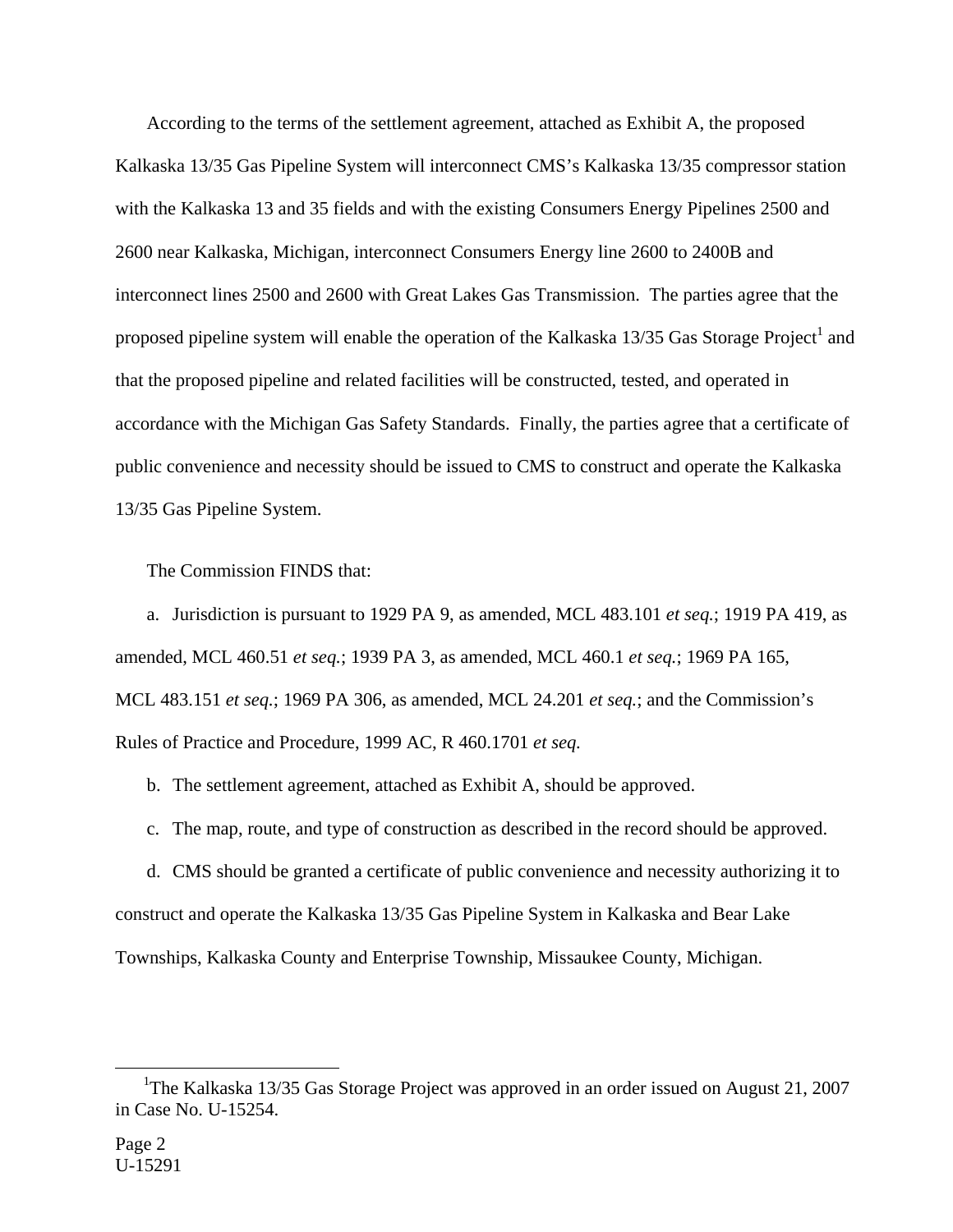## THEREFORE, IT IS ORDERED that:

A. The settlement agreement, attached as Exhibit A, is approved.

 B. The Kalkaska 13/35 Gas Pipeline System shall, when constructed, serve the public convenience and necessity.

C. The map, route, and type of construction as described in the record is approved.

 D. CMS Gas Transmission Company is granted a certificate of public convenience and necessity authorizing it to construct and operate the Kalkaska 13/35 Gas Pipeline System in Kalkaska and Bear Lake Townships, Kalkaska County and Enterprise Township, Missaukee County, Michigan.

 E. Within 60 days after construction, CMS Gas Transmission Company shall file a completion report including pressure test data and a map of the Kalkaska 13/35 Gas Pipeline System as constructed.

The Commission reserves jurisdiction and may issue further orders as necessary.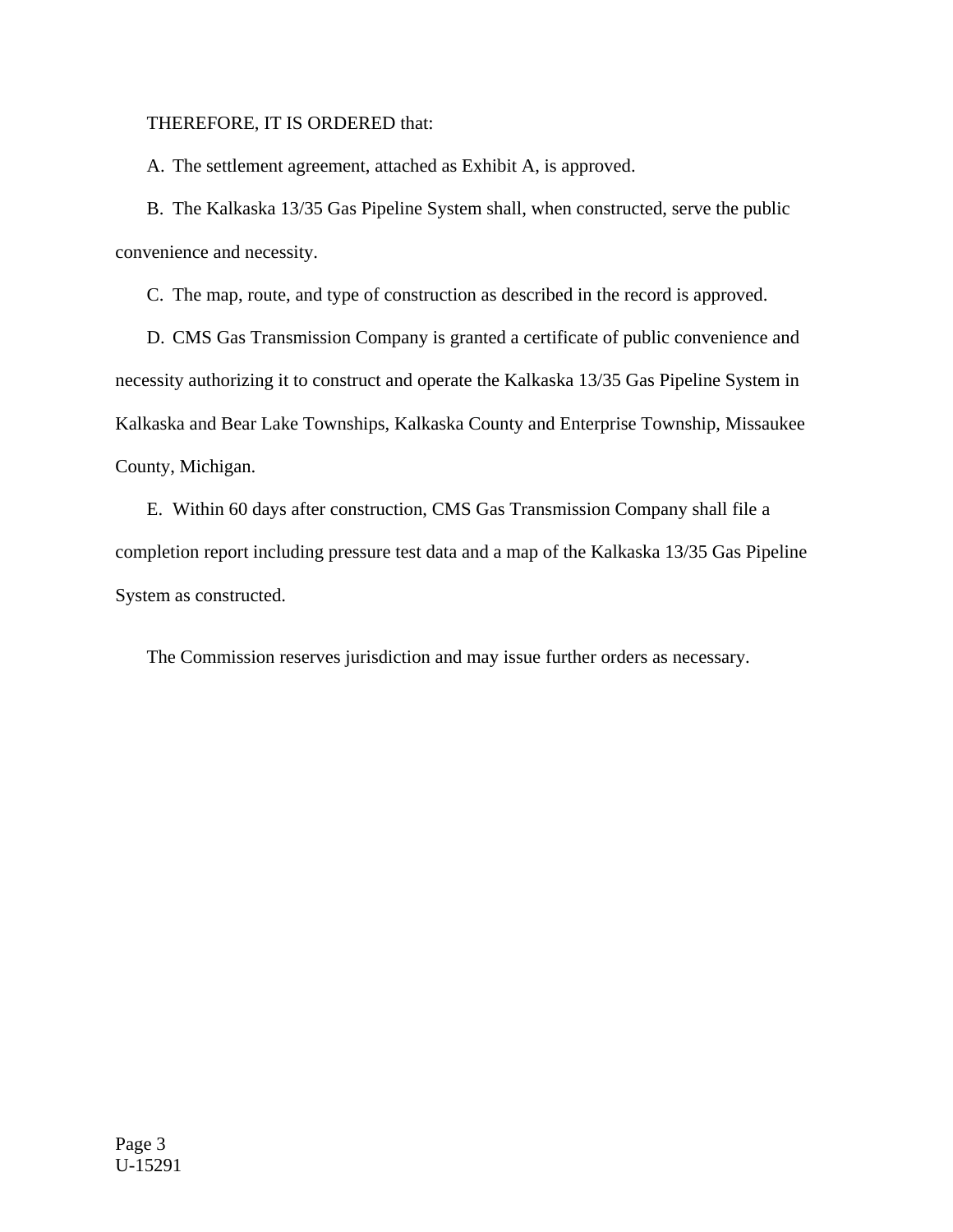Any party desiring to appeal this order must do so in the appropriate court within 30 days after issuance and notice of this order, pursuant to MCL 462.26.

# MICHIGAN PUBLIC SERVICE COMMISSION

/s/ Orjiakor N. Isiogu Chairman

 $(S E A L)$ 

/s/ Monica Martinez Commissioner

/s/ Steven A. Transeth Commissioner

By its action of September 25, 2007.

/s/ Mary Jo Kunkle Its Executive Secretary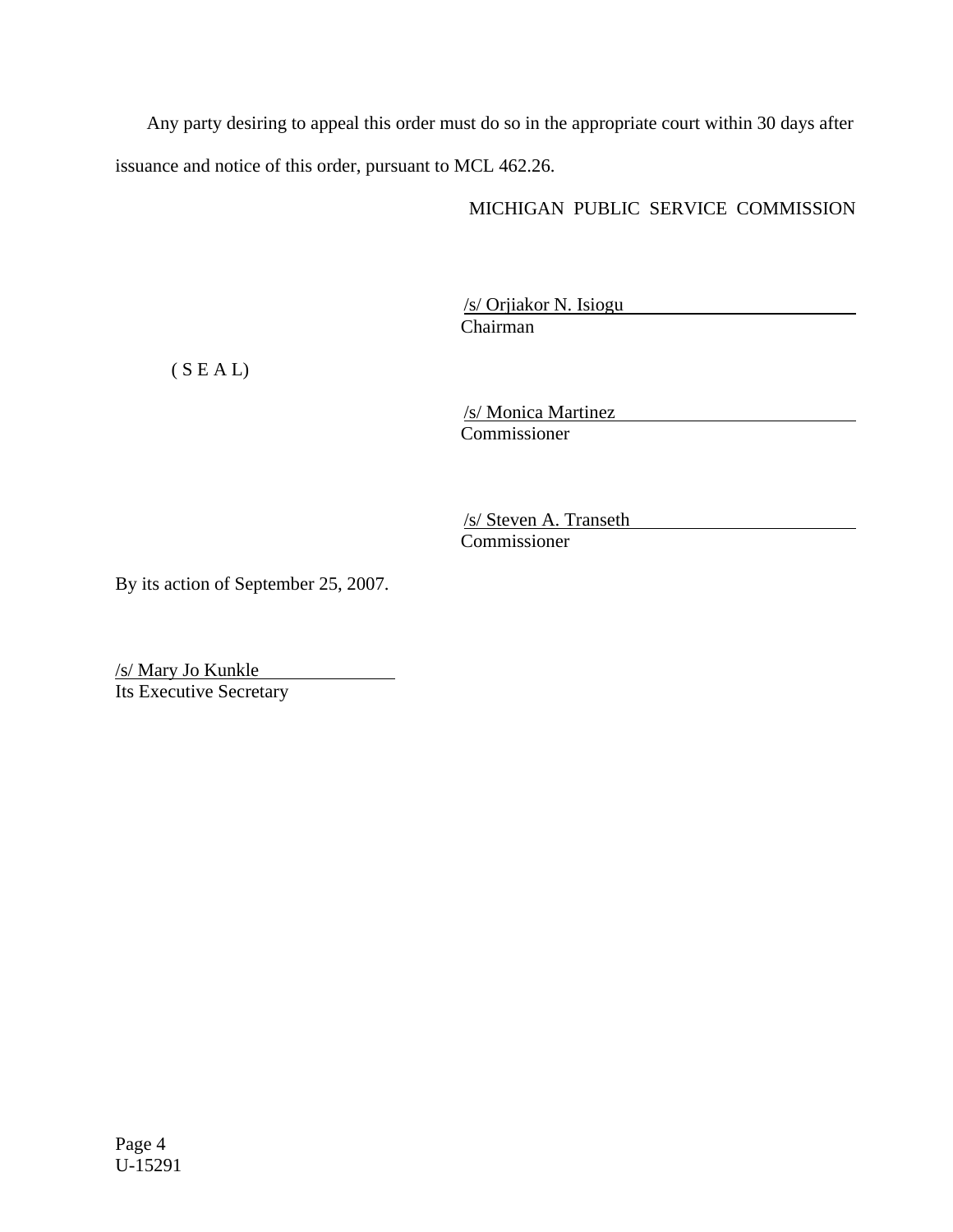Any party desiring to appeal this order must do so in the appropriate court within 30 days after issuance and notice of this order, pursuant to MCL 462.26.

MICHIGAN PUBLIC SERVICE COMMISSION

 $\frac{1}{2}$  , and the set of the set of the set of the set of the set of the set of the set of the set of the set of the set of the set of the set of the set of the set of the set of the set of the set of the set of the set

\_\_\_\_\_\_\_\_\_\_\_\_\_\_\_\_\_\_\_\_\_\_\_\_\_\_\_\_\_\_\_\_\_\_\_\_\_\_\_\_\_

\_\_\_\_\_\_\_\_\_\_\_\_\_\_\_\_\_\_\_\_\_\_\_\_\_\_\_\_\_\_\_\_\_\_\_\_\_\_\_\_\_

Chairman

Commissioner

Commissioner

By its action of September 25, 2007.

\_\_\_\_\_\_\_\_\_\_\_\_\_\_\_\_\_\_\_\_\_\_\_\_\_\_\_\_\_\_

Its Executive Secretary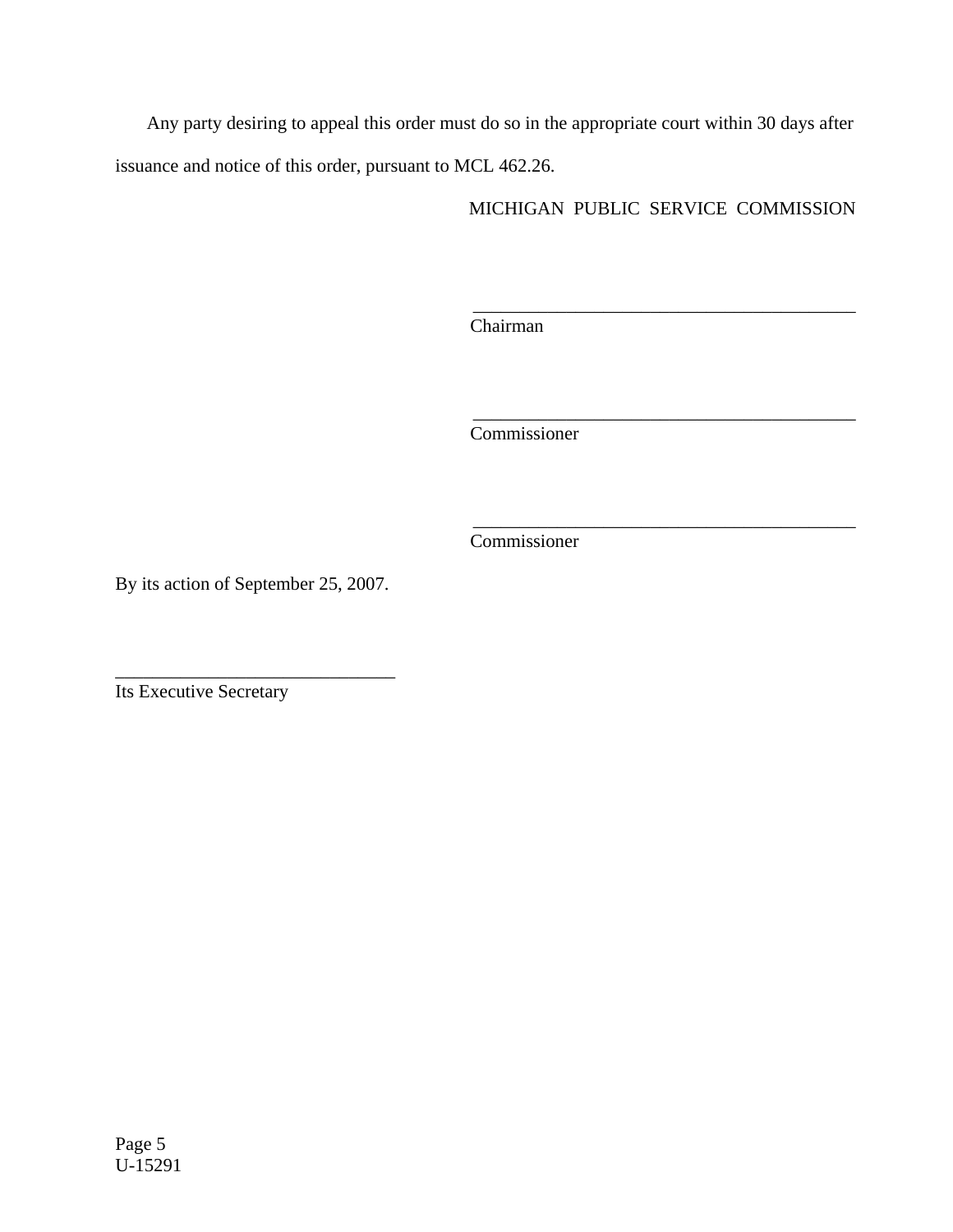# **STATE OF MICHIGAN**

# **BEFORE THE MICHIGAN PUBLIC SERVICE COMMISSION \_\_\_\_\_\_\_\_\_\_\_\_\_\_\_\_\_\_\_\_\_**

In the Matter of the Application of CMS  $\qquad$  ) Gas Transmission Company, a Michigan (b) corporation, for a Certificate of Public ) Convenience and Necessity Authorizing ) Applicant to acquire, construct, own, and ) operate the Kalkaska 13/35 Gas Pipeline ) System in Kalkaska and Bear Lake Town- ) ships, Kalkaska County, and Enterprise Township, Missaukee County, Michigan. )

 $\hspace{1.5cm}$ ) and  $\hspace{1.5cm}$  and  $\hspace{1.5cm}$  and  $\hspace{1.5cm}$ 

/

John M. DeVries (P12732) Mika Meyers Beckett & Jones PLC Attorneys for Applicant 900 Monroe Avenue, NW Grand Rapids, MI 49503 Phone: 616-632-8000 E-mail: jdevries@mmbjlaw.com

Case No. U-15291

Vincent J. Leone (P24093) Assistant Attorney General Attorney for MPSC Staff 6545 Mercantile Way, Suite 15 Lansing, MI 48911 Phone: 517-241-6680 E-mail: leonev@michigan.gov

### **SETTLEMENT AGREEMENT**

On May 23, 2007, CMS Gas Transmission Company ("CMS" or "Applicant") filed an application for a certificate of public convenience and necessity ("Application") authorizing CMS to acquire, construct, own and operate the Kalkaska 13/35 Gas Pipeline System in Kalkaska and Bear Lake Townships, Kalkaska County and Enterprise Township, Missaukee County, Michigan.

On June 26, 2007, the Michigan Public Service Commission ("Commission") issued its Notice of Hearing. CMS presented proof of mailing and publication of the Notice of Hearing.

At the July 25, 2007, prehearing, appearances were entered on behalf of CMS and the Commission Staff ("Staff"). The Applicant's prefiled testimony and exhibits were admitted into the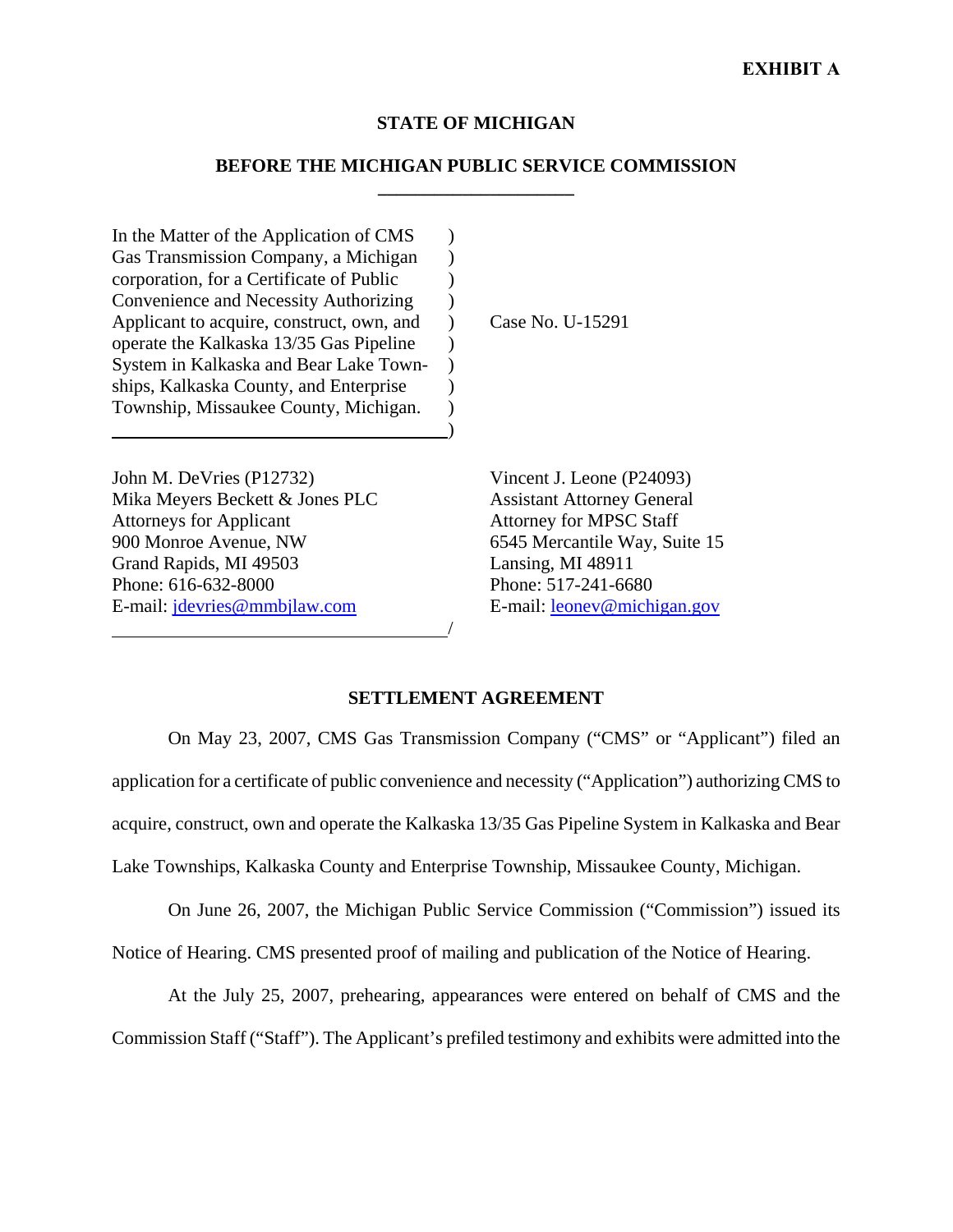record by stipulation of the parties. Based on the record and discussions in this matter, the parties have entered into this Settlement Agreement.

This Settlement Agreement is submitted pursuant to Section 78 of 1969 PA 306, MCL 24.278 and Rule 333 of the Commission's Rules of Practice and Procedure, R 460.17333. By this Settlement Agreement, the parties agree and stipulate as follows:

1. Applicant is a Michigan corporation incorporated pursuant to 1923 PA 238, as amended, MCL 486.251 *et seq.*, and 1972 PA 284, MCL 450.1101 *et seq.* Applicant has filed an application to acquire, construct, own and operate the Kalkaska 13/35 Gas Storage Project in Case No. U-15254.

2. The proposed pipeline system will interconnect the applicant's Kalkaska 13/35 compressor station with the Kalkaska 13 and 35 fields and with the existing Consumers Energy Pipelines 2500 and 2600 near Kalkaska, Michigan, interconnect Consumers Energy line 2600 to 2400B and interconnect lines 2500 and 2600 with Great Lakes Gas Transmission. The proposed pipeline system will enable the operation of the Kalkaska 13/35 Gas Storage Project as proposed in Case No. U-15254.

3. The record in this case contains a facility map and details the route of the proposed pipeline system. The proposed pipeline system will be constructed within existing right of way or easements or on State of Michigan land for a majority of its length. The proposed pipeline route was selected over alternative routes because it better balances distances, costs and impacts on affected landowners.

4. The record shows that the proposed pipeline system and related facilities will be constructed, tested and operated in accordance with the Michigan Gas Safety Standards.

2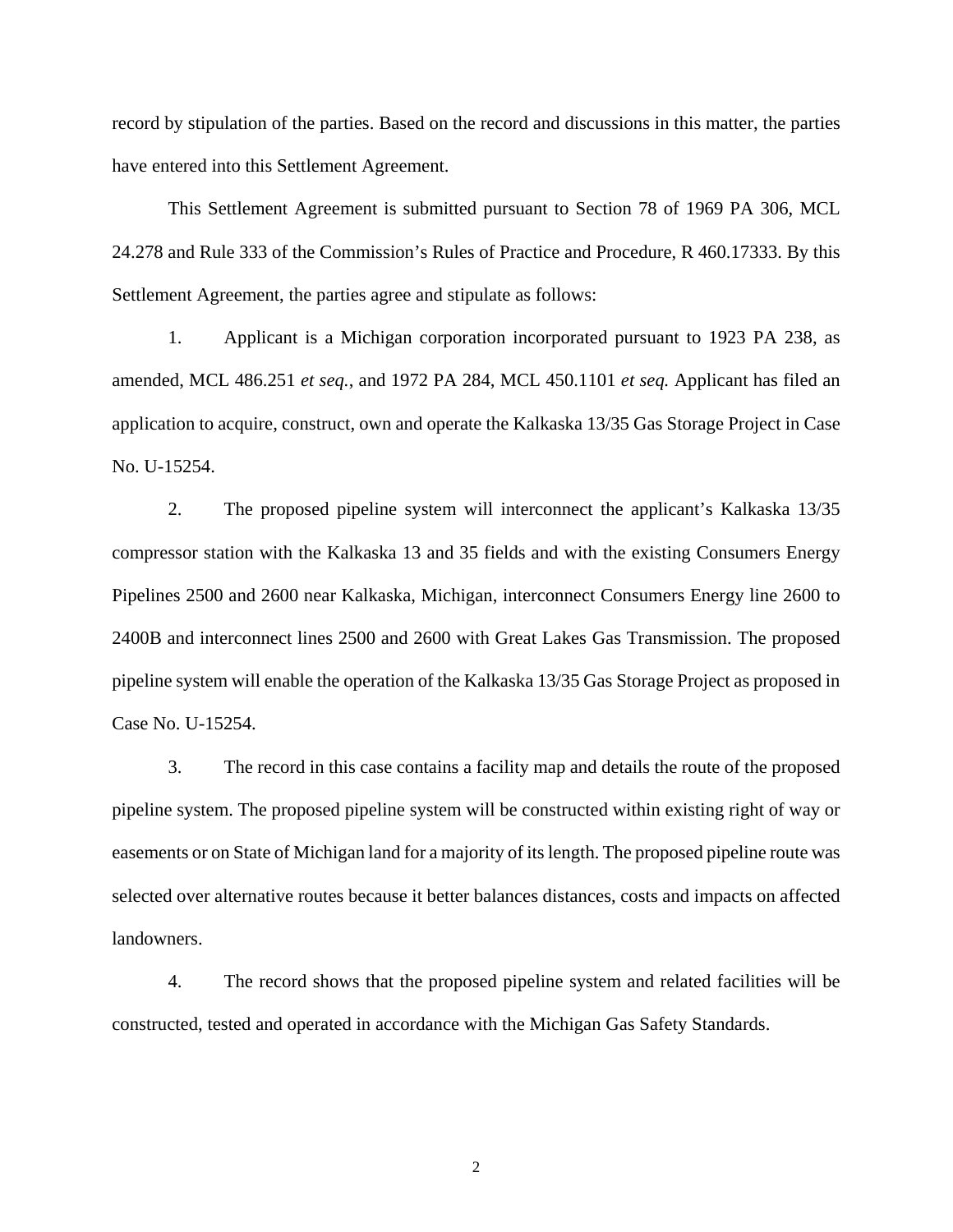5. Applicant has prepared a written environmental impact report ("EIR") for this project, which is included in the testimony and exhibits in the record. As discussed in the EIR, all necessary permits and clearances required by state and federal agencies have been or will be acquired, and there are no environmental issues related to the proposed pipeline route.

6. The Staff agrees that the proposed project will serve the public convenience and necessity and if constructed and operated as proposed, will be operated in a safe and reliable manner.

7. The parties recommend that the Commission find that the type of construction for the project as described in the record should be approved and that the Commission should find that the project facilities will be constructed, maintained and operated in a manner that meets and satisfies the requirements of the Michigan Gas Safety Standards and applicable Commission rules.

8. This Settlement Agreement is without precedential effect and is intended only for the final disposition of the issues in this proceeding. The parties respectfully request the Commission grant approval of this Settlement Agreement. It is the opinion of the parties that this Settlement Agreement will be in the public interest, aid in the expeditious conclusion of this case and minimize the time and expense which would otherwise have to be devoted to this matter by the Commission and the parties.

9. Each party agrees not to appeal, challenge, or contest the certificate approved by the Commission in this case if it is the result of a Commission order accepting and approving this Settlement Agreement without modification.

10. If the Commission does not accept this Settlement Agreement without modification, this Settlement Agreement shall be withdrawn and shall not constitute any part of the record in this proceeding or be used for any other purpose.

3